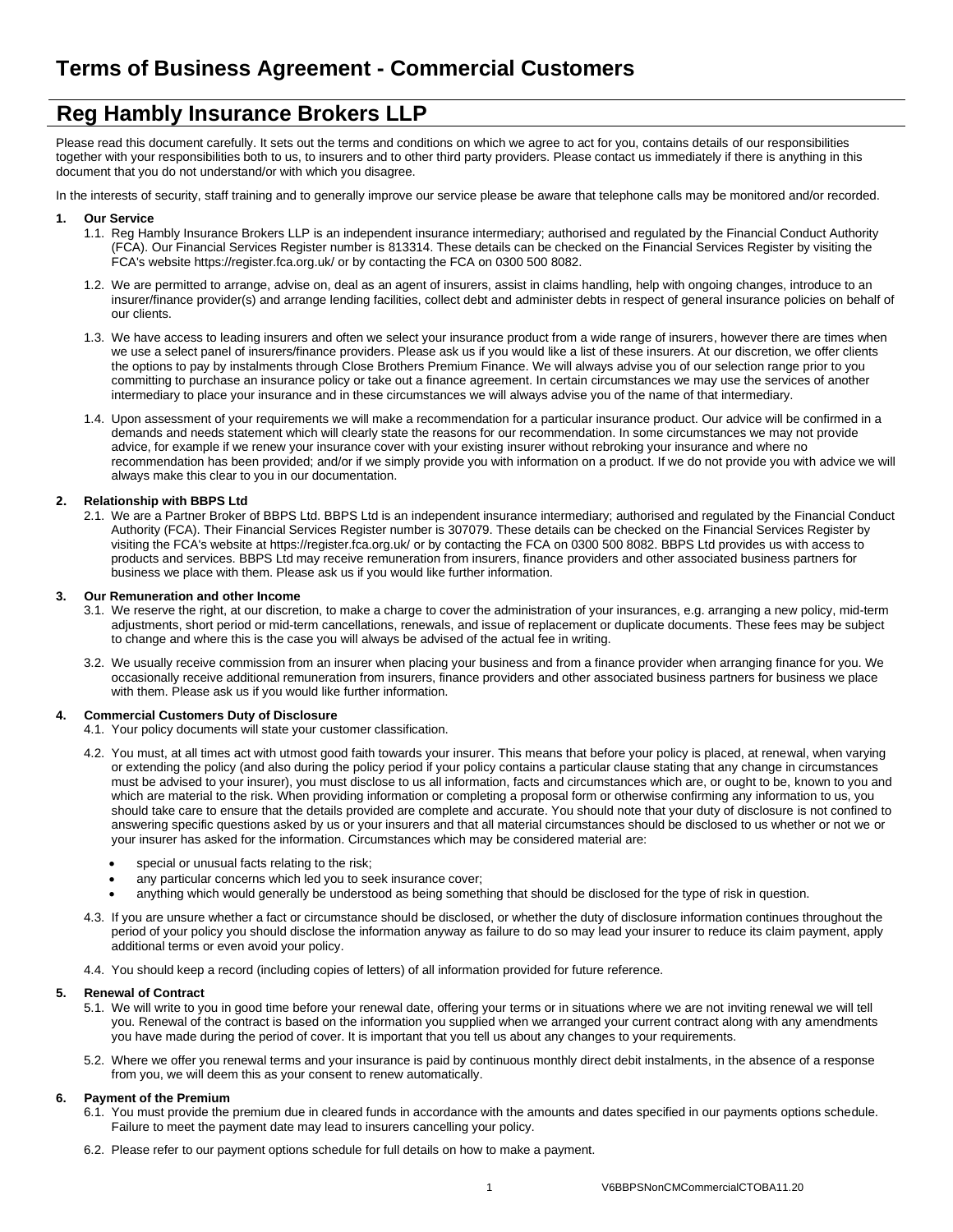6.3. Please note that cover will cease if you fail to keep up payments under a credit agreement.

## **7. Cancellation Rights**

7.1. Your policy documents will provide you with specific information on your full rights to cancel your insurance. A personal policy which lasts for more than one calendar month offers you the facility to cancel cover (providing there have been no claims), within 14 days from the policy start date or the date when you receive the full policy documentation from us or your insurers; whichever occurs later. You will be entitled to a refund of premium less our administration charge and a charge by your insurer for the time your insurance cover was in place.

#### **8. Refund Procedures**

- 8.1. Where you cancel your personal insurance outside the 14 day cancellation period, we reserve the right to charge for our time in providing you with advice and for the administration costs involved. This results in us retaining our original commission and fees.
- 8.2. For some insurance contracts, insurers will not provide refunds for mid-term cancellation of cover. We will tell you if this affects you.
- 8.3. We do not provide refund payments of less than £50.00.

#### **9. Notification of Claims or Incidents**

- 9.1. Many insurers provide a 24 hour helpline in respect of claims. Please refer to your policy documents for contact details.
- 9.2. Please ensure that you report all incidents that could give rise to a claim as soon as you become aware of them either by contacting your insurer or ourselves.
- 9.3. If you receive correspondence from a third party about your claim please pass it to us or your insurer immediately and unanswered.
- 9.4. If you require any assistance with a claim or incident please contact us.

## **10. Client and Insurer Money**

- 10.1.**We are not authorised to handle client monies, all client money is handled by BBPS Ltd**. Details of who BBPS Ltd are are shown in section 2 above. BBPS Ltd hold all client money in a trust account, the purpose of which is to protect you in the event of financial failure since, in such circumstances, general creditors would not be able to make claims on client money.
- 10.2.If BBPS Ltd hold money on a client's behalf, it will be held in a trust fund that is separate from their own cash assets. These separate trust fund arrangements are commonly known as 'client money'. If they were ever unable to pay their debts, then those to whom they owe money (their creditors) should not be able to make claims on their client money in the separate trust funds as it does not form part of their own cash assets.
- 10.3.The trust arrangement BBPS Ltd use for client money is known as a non-statutory trust. Here, they may use premiums and claims monies they receive to fund other clients' premiums and claims; for example they may pay a premium on to an insurer before they have received it from the client if they believe it is in the best interests of that client.
- 10.4.BBPS Ltd have agreements with some insurers (known as 'risk transfer agreements'). Under these risk transfer agreements the insurers agree that they are responsible to you for any premium that you have already paid to us and that the insurer remains responsible for any premium refunds or claims payments until the premium refund or claim payment is received by you. In this case BBPS Ltd may hold client money due to or from the insurers in the same trust fund.
- 10.5.Where BBPS Ltd do not have risk transfer agreements in place with insurers, the client money they hold will still be protected within the nonstatutory trust. Money held as client money has priority over insurers to the money in the trust fund as insurers granting risk transfer have agreed to subordinate their interests in the trust to those of BBPS Ltd non risk transfer clients.
- 10.6.BBPS Ltd do not use client money to pay commission before they receive your premium.
- 10.7.When BBPS Ltd hold client money on trust for you this gives rise to fiduciary duties upon them that will not be discharged until the client money is deemed to have reached the insurer or product provider (as detailed above, this is when they receive premium in case of risk transfer agreements).

10.8.Without affecting BBPS Ltd's fiduciary duties to you, in some cases they may:

- hold client money in accounts which are outside of the United Kingdom and which may be subject to different legal and regulatory conditions and may treat money differently in the event of a bank failing. If you are a consumer (a person who buys products or services for personal use and not for business purposes) you can ask them not to put your client money in an account in a particular country.
- pass client money to another intermediary, including ones outside of the United Kingdom where different legal and regulatory conditions apply and where money may be treated differently in the event of an intermediary failing. If you are a consumer, you can ask them to pass your money to an intermediary outside of the United Kingdom or in a particular country.
- arrange to hold certain investments with a value at least equal to the money that would otherwise have been paid into a separate client account. If they do this, they will be responsible for meeting any shortfall in the client money funds if the shortfall is due to a reduction in the market value of those investments.
- 10.9.If, in the process of handing client money, they earn interest or benefit from investment income or from foreign rate movements, they will keep any such amounts.

## **11. Confidentiality and Security**

- 11.1.To help make sure you receive a competitive quotation, offer of appropriate payment options, protection against fraud and to verify your identity, insurers may use publicly available data which they obtain from a variety of sources, including a credit reference agency and other external organisations. Their search will appear on your credit report whether or not your application proceeds.
- 11.2.All information on our records relating to you will be treated as private and confidential and will only be disclosed to others such as our business partners, insurers, credit providers and other third parties who are directly involved in the normal course of arranging and administering your insurance. By accessing our sites and using our services, you consent to any such transfer of information to a third party.
- 11.3.Where you have given us consent we may use the data we hold about you to provide you with a renewal quotation and information about products and services we consider may be appropriate.
- 11.4.Our Retention of your Personal Information By using our services you consent to us and our partners retaining any personal information you have provided. We will retain any personal information only for as long as is necessary to fulfil the business purpose for which it was collected. We will also retain and use your personal information for as long as necessary to comply with our legal obligations, resolve disputes, and